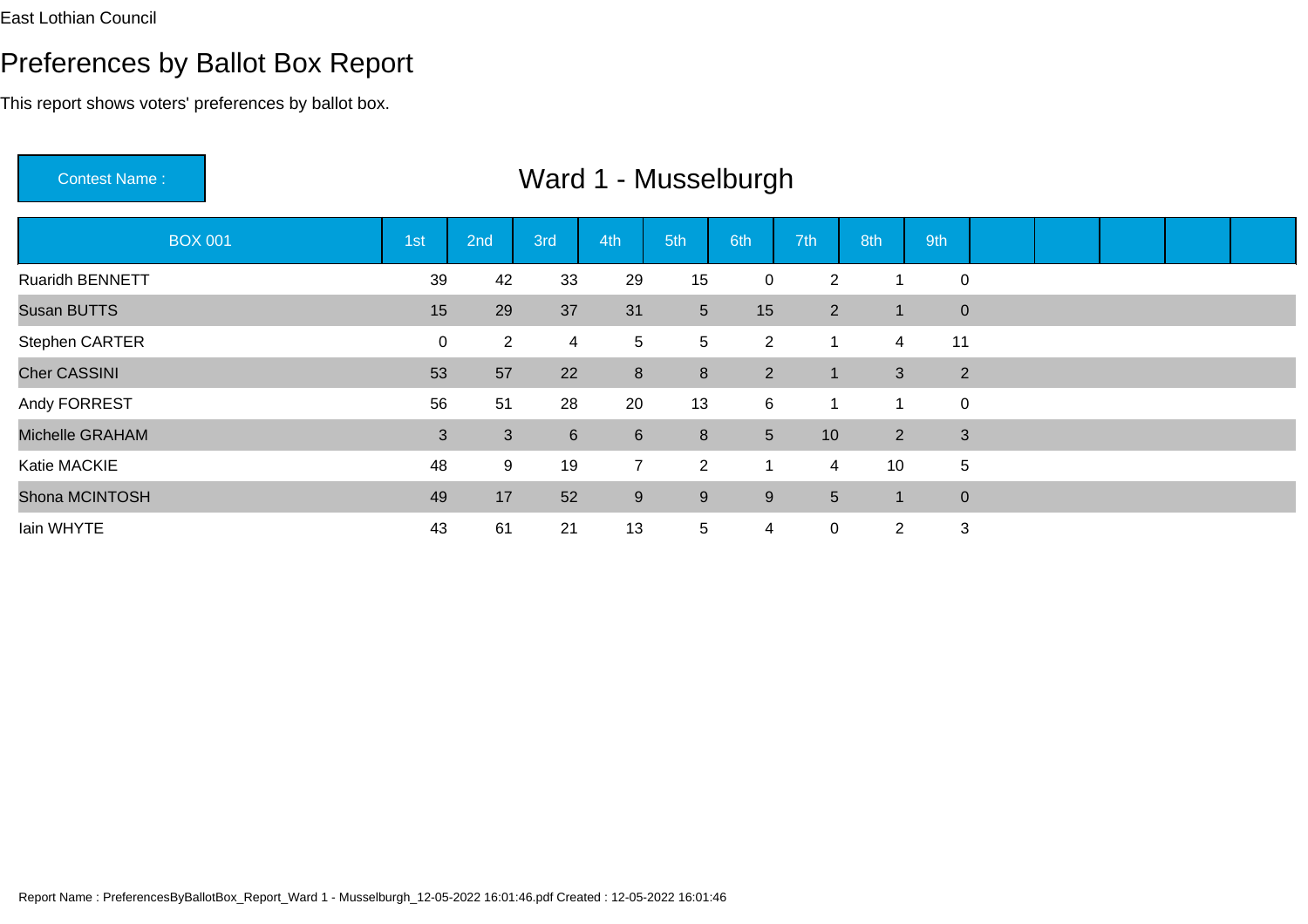#### Preferences by Ballot Box Report

This report shows voters' preferences by ballot box.

BOX 002 1st 2nd 3rd 4th 5th 6th 7th 8th 9th Ruaridh BENNETT <sup>45</sup> <sup>35</sup> <sup>27</sup> <sup>19</sup> <sup>21</sup> <sup>11</sup> <sup>3</sup> <sup>1</sup> <sup>0</sup> Susan BUTTS <sup>11</sup> <sup>18</sup> <sup>32</sup> <sup>30</sup> <sup>11</sup> <sup>18</sup> <sup>4</sup> <sup>2</sup> <sup>0</sup> Stephen CARTERR<br>
5 2 10 4 8 2 2 8 14 Cher CASSINI1 63 <sup>48</sup> <sup>19</sup> <sup>9</sup> <sup>8</sup> <sup>1</sup> <sup>2</sup> <sup>8</sup> <sup>0</sup> Andy FORRESTT 38 57 25 26 18 13 3 0 0 Michelle GRAHAMM 1 4 8 8 4 2 22 8 3 Katie MACKIE <sup>31</sup> <sup>6</sup> <sup>8</sup> <sup>5</sup> <sup>0</sup> <sup>6</sup> <sup>7</sup> <sup>9</sup> <sup>11</sup> Shona MCINTOSH <sup>41</sup> <sup>20</sup> <sup>56</sup> <sup>13</sup> <sup>7</sup> <sup>11</sup> <sup>5</sup> <sup>2</sup> <sup>0</sup> Iain WHYTE<sup>39</sup> <sup>64</sup> <sup>24</sup> <sup>16</sup> <sup>10</sup> <sup>3</sup> <sup>0</sup> <sup>1</sup> <sup>10</sup>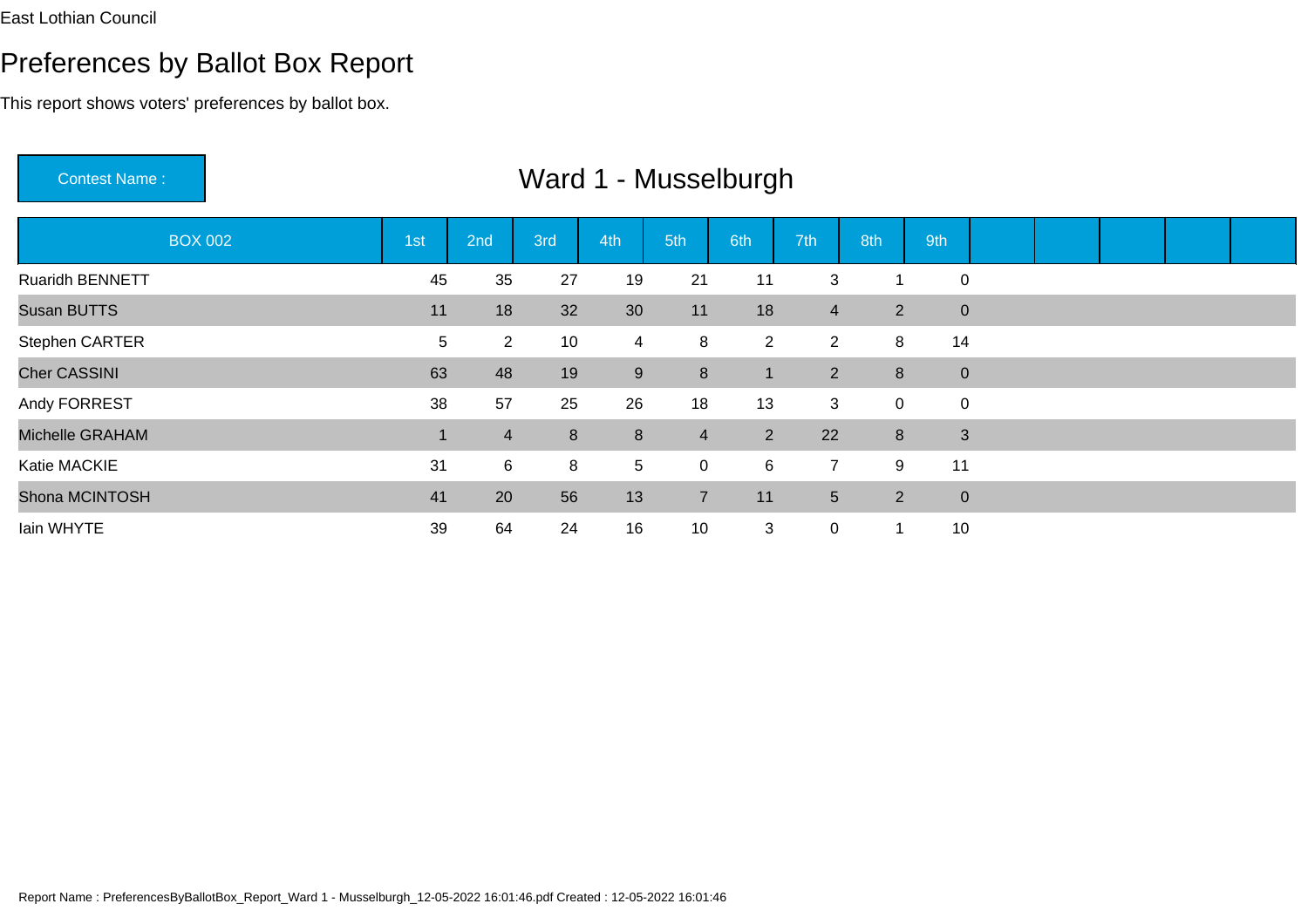Michelle GRAHAM

Shona MCINTOSH

Katie MACKIE

Iain WHYTE

#### Preferences by Ballot Box Report

This report shows voters' preferences by ballot box.

Contest Name : Ward 1 - MusselburghBOX 003 1st 2nd 3rd 4th 5th 6th 7th 8th 9th Ruaridh BENNETT <sup>51</sup> <sup>29</sup> <sup>18</sup> <sup>13</sup> <sup>9</sup> <sup>6</sup> <sup>2</sup> <sup>0</sup> <sup>0</sup> Susan BUTTS5 21 28 15 7 8 3 1 0 Stephen CARTERR 2 2 4 4 7 1 4 10 5 Cher CASSINI $\sim$  47 <sup>53</sup> <sup>23</sup> <sup>5</sup> <sup>3</sup> <sup>0</sup> <sup>4</sup> <sup>1</sup> <sup>0</sup> Andy FORRESTT 3 30 50 17 22 11 3 4 1 1

M
2
3
3
3
11
14
5
3
3
3
3
11
14
5
3
7
2
3

<sup>31</sup> <sup>18</sup> <sup>51</sup> <sup>10</sup> <sup>3</sup> <sup>7</sup> <sup>1</sup> <sup>2</sup> <sup>0</sup>

<sup>35</sup> <sup>3</sup> <sup>5</sup> <sup>3</sup> <sup>0</sup> <sup>2</sup> <sup>2</sup> <sup>5</sup> <sup>13</sup>

E 22 47 45 22 5 1 1 0 3 2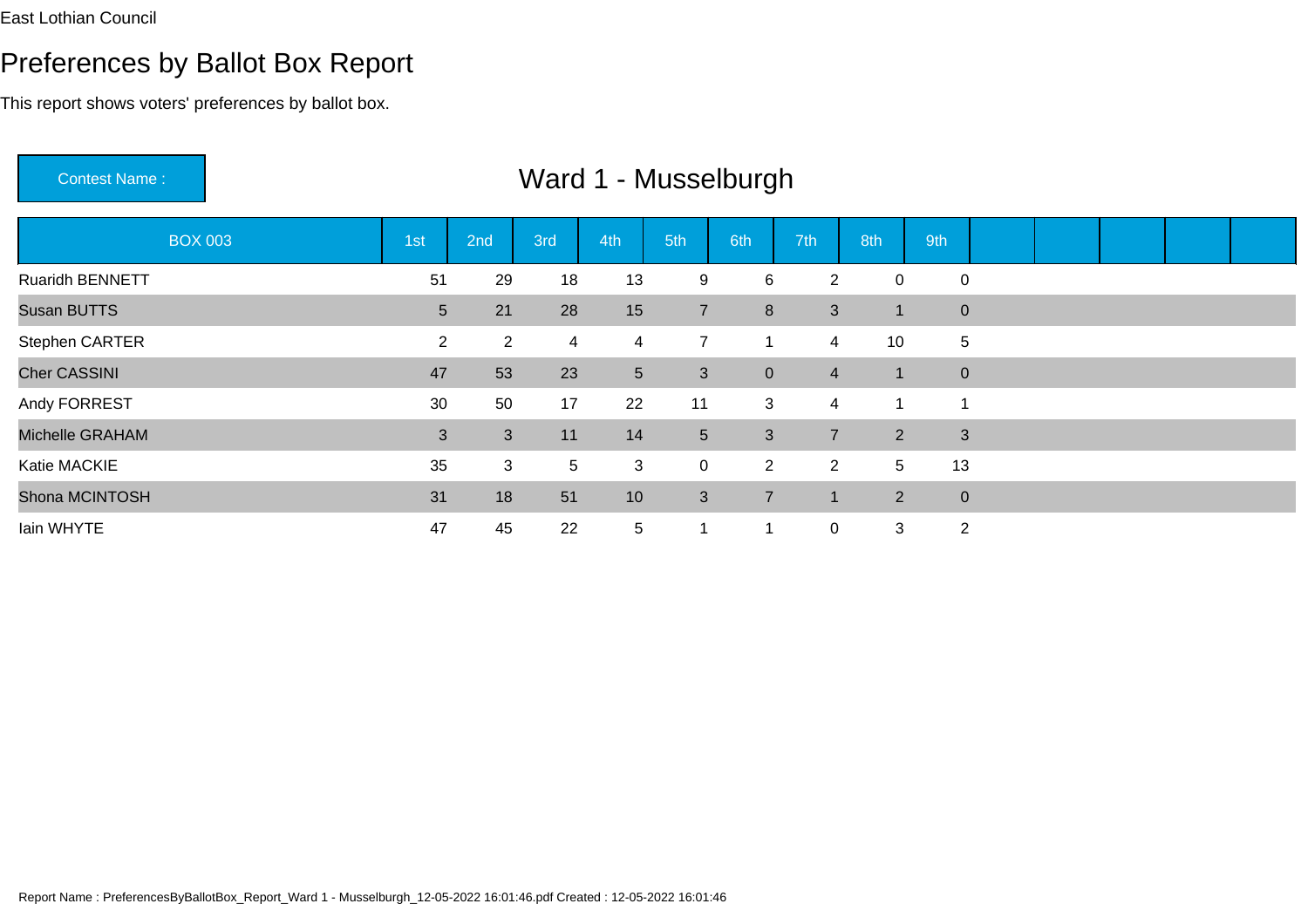Iain WHYTE

#### Preferences by Ballot Box Report

This report shows voters' preferences by ballot box.

Contest Name : Ward 1 - MusselburghBOX 004 1st 2nd 3rd 4th 5th 6th 7th 8th 9th Ruaridh BENNETTT 52 48 28 17 7 6 2 0 0 Susan BUTTS5 23 23 24 7 9 7 1 0 Stephen CARTERR 3 2 6 4 1 2 1 2 6 Cher CASSINI $\blacksquare$  <sup>63</sup> <sup>22</sup> <sup>6</sup> <sup>3</sup> <sup>1</sup> <sup>0</sup> <sup>3</sup> <sup>1</sup> Andy FORRESTT 1 2 28 66 27 14 15 3 1 1 0 Michelle GRAHAMM 6 3 8 14 1 4 4 1 0 Katie MACKIE <sup>69</sup> <sup>8</sup> <sup>15</sup> <sup>1</sup> <sup>5</sup> <sup>3</sup> <sup>3</sup> <sup>5</sup> <sup>4</sup> Shona MCINTOSH

<sup>40</sup> <sup>18</sup> <sup>56</sup> <sup>12</sup> <sup>2</sup> <sup>3</sup> <sup>1</sup> <sup>1</sup> <sup>0</sup>

<sup>52</sup> <sup>48</sup> <sup>19</sup> <sup>11</sup> <sup>7</sup> <sup>1</sup> <sup>0</sup> <sup>0</sup> <sup>3</sup>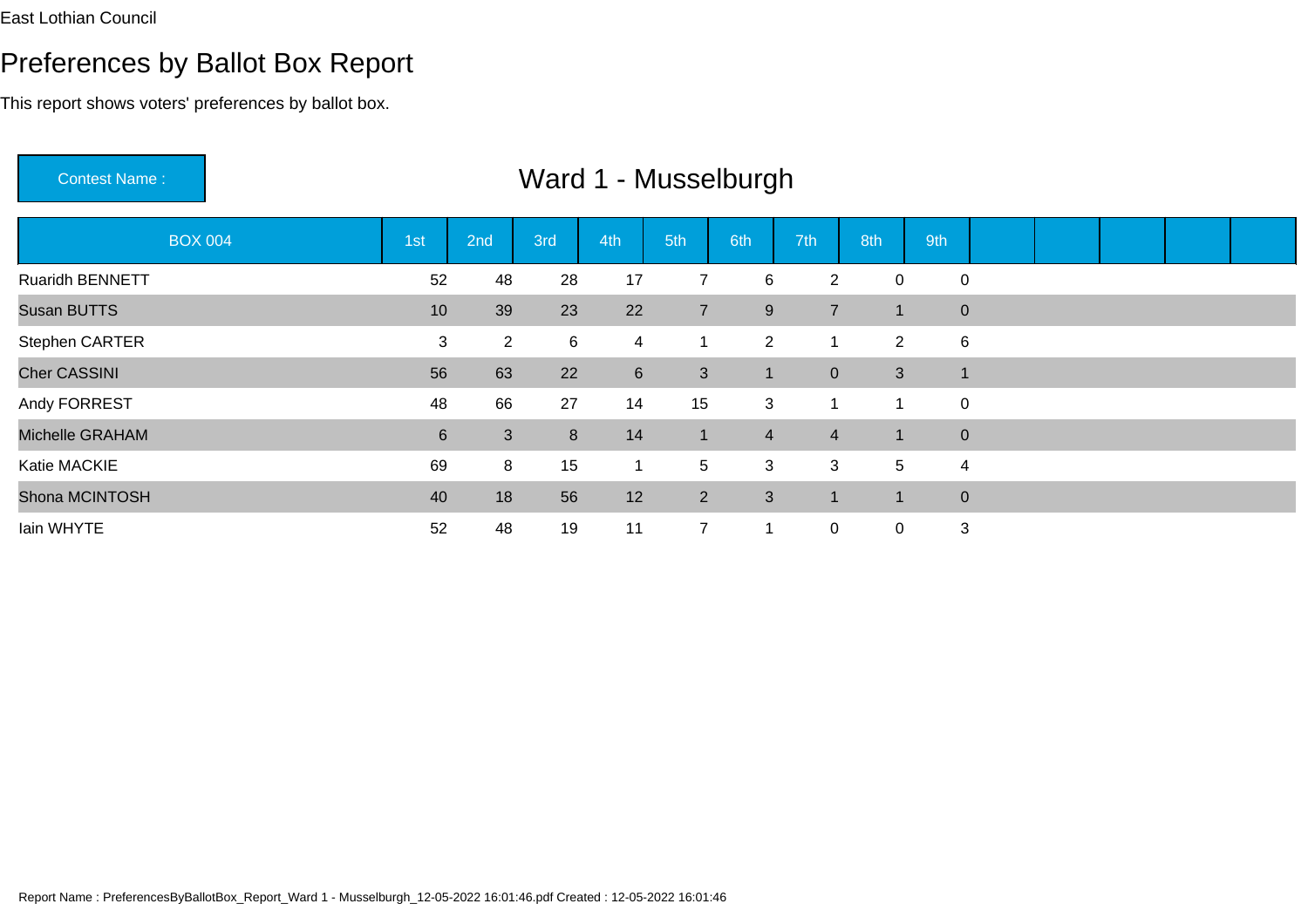This report shows voters' preferences by ballot box.

Contest Name : Ward 1 - MusselburghBOX 005 1st 2nd 3rd 4th 5th 6th 7th 8th 9th Ruaridh BENNETTT 1 22 42 54 34 20 21 7 3 1 3 Susan BUTTS <sup>7</sup> <sup>26</sup> <sup>33</sup> <sup>17</sup> <sup>13</sup> <sup>19</sup> <sup>9</sup> <sup>2</sup> <sup>1</sup> Stephen CARTER <sup>4</sup> <sup>4</sup> <sup>8</sup> <sup>5</sup> <sup>6</sup> <sup>4</sup> <sup>2</sup> <sup>9</sup> <sup>10</sup> Cher CASSINI 76 <sup>73</sup> <sup>28</sup> <sup>10</sup> <sup>7</sup> <sup>1</sup> <sup>0</sup> <sup>2</sup> <sup>0</sup> Andy FORRESTT 52 55 33 35 10 7 3 4 0 Michelle GRAHAMM<br>2 16 16 16 5 3 11 3 0 Katie MACKIEE 28 8 10 7 0 1 4 9 14 Shona MCINTOSH <sup>81</sup> <sup>26</sup> <sup>75</sup> <sup>16</sup> <sup>4</sup> <sup>4</sup> <sup>2</sup> <sup>3</sup> <sup>0</sup> Iain WHYTE<sup>55</sup> <sup>71</sup> <sup>36</sup> <sup>14</sup> <sup>8</sup> <sup>2</sup> <sup>0</sup> <sup>0</sup> <sup>2</sup>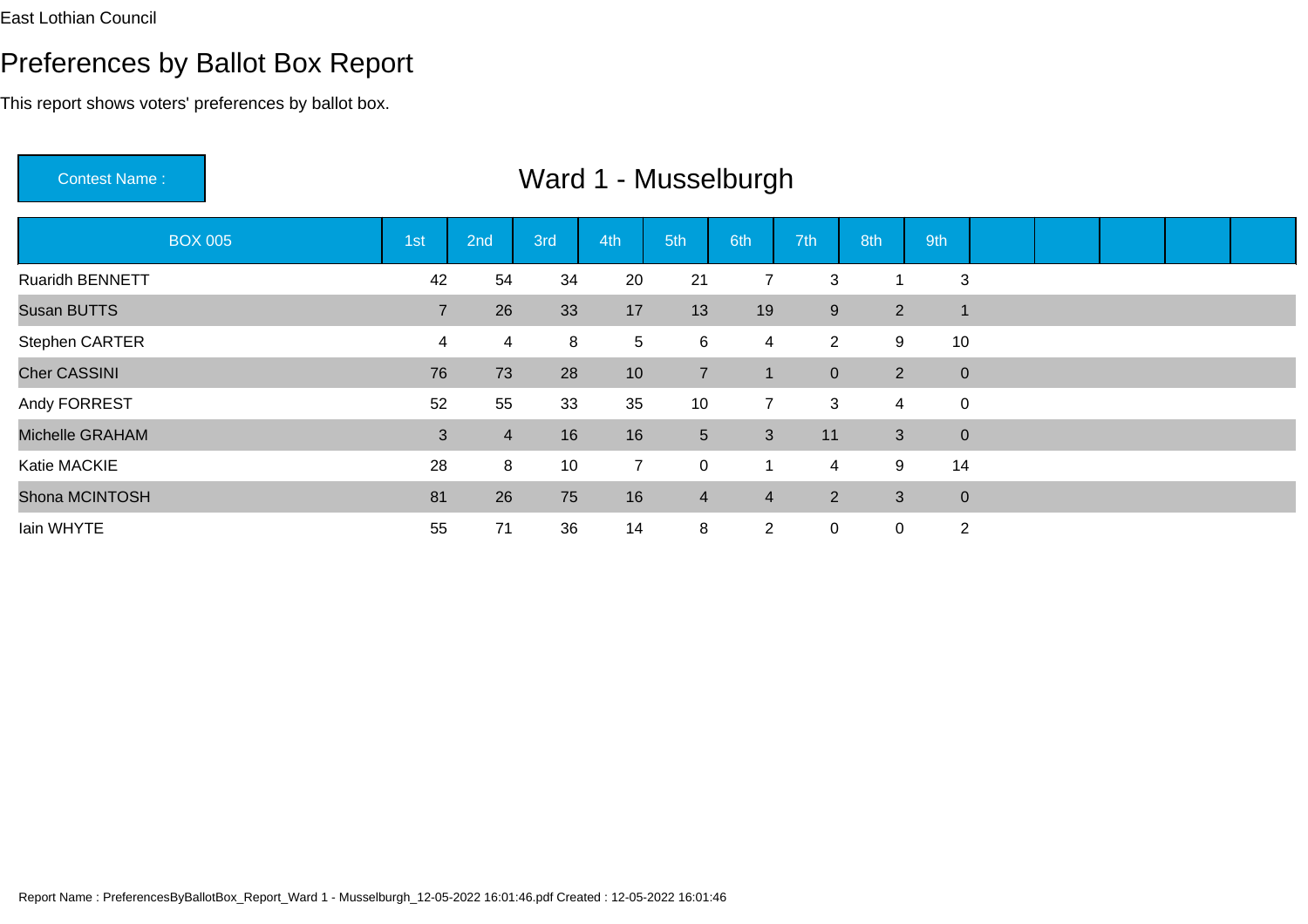This report shows voters' preferences by ballot box.

Contest Name :

| <b>BOX 006</b>         | 1st | 2nd            | 3rd     | 4th             | 5th            | 6th            | 7th            | 8th            | 9th                  |  |  |  |
|------------------------|-----|----------------|---------|-----------------|----------------|----------------|----------------|----------------|----------------------|--|--|--|
| <b>Ruaridh BENNETT</b> | 45  | 39             | 17      | 12              | 20             | 3              |                | $\pmb{0}$      | $\mathbf 0$          |  |  |  |
| Susan BUTTS            | 19  | 16             | 20      | 18              | 5 <sup>5</sup> | 12             | $\overline{4}$ | $\mathbf 0$    | $\mathbf 0$          |  |  |  |
| Stephen CARTER         | 3   | 10             | 5       | 5               | 4              | 0              | $\mathbf 0$    | $\overline{7}$ | 5                    |  |  |  |
| <b>Cher CASSINI</b>    | 64  | 56             | 22      | 5 <sup>5</sup>  | 3              | 3              |                | $\blacksquare$ | 2                    |  |  |  |
| Andy FORREST           | 37  | 44             | 19      | 24              | 13             | $\overline{4}$ | 3              |                | $\mathbf 0$          |  |  |  |
| Michelle GRAHAM        | 5   | $6\phantom{1}$ | $\bf 8$ | 8               | $\mathbf{3}$   | $\overline{4}$ | $6\phantom{1}$ | $\overline{2}$ | $\overline{1}$       |  |  |  |
| Katie MACKIE           | 30  | 8              | 10      | 6               | $\overline{0}$ | $\mathbf{2}$   | $\overline{2}$ | 5              | 8                    |  |  |  |
| Shona MCINTOSH         | 54  | 22             | 64      | 15 <sub>1</sub> | $\blacksquare$ | $\overline{4}$ |                | $\overline{0}$ | $\blacktriangleleft$ |  |  |  |
| lain WHYTE             | 46  | 64             | 31      | 3               | 4              | 0              | $\overline{2}$ | 3              | 1                    |  |  |  |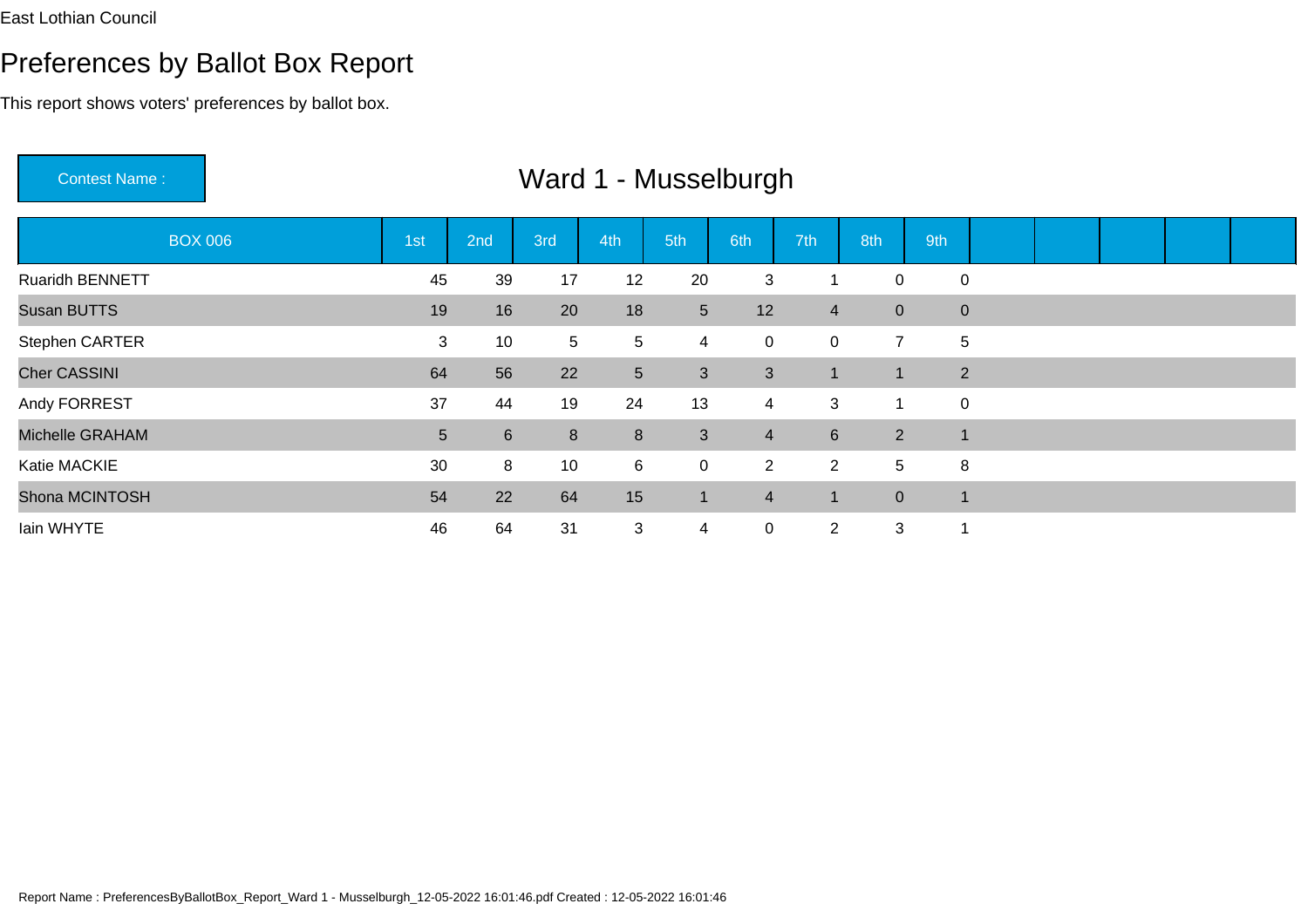This report shows voters' preferences by ballot box.

Contest Name :Ward 1 - Musselburgh

| <b>BOX 007</b>      | 1 <sub>st</sub> | 2nd | 3rd | 4th             | 5th            | 6th            | 7th            | 8th              | 9th            |  |  |  |
|---------------------|-----------------|-----|-----|-----------------|----------------|----------------|----------------|------------------|----------------|--|--|--|
| Ruaridh BENNETT     | 68              | 47  | 31  | 27              | 21             | 8              | 7              |                  | $\mathbf 0$    |  |  |  |
| Susan BUTTS         | 14              | 28  | 26  | 21              | 23             | 15             | 9              | $\boldsymbol{0}$ | 1              |  |  |  |
| Stephen CARTER      | 6               | 6   | 5   | 7               | $\overline{2}$ | 3              | 3              | 9                | 17             |  |  |  |
| <b>Cher CASSINI</b> | 105             | 98  | 51  | $\overline{7}$  | $\overline{4}$ |                | $\overline{2}$ | $\overline{0}$   | $\overline{0}$ |  |  |  |
| Andy FORREST        | 49              | 80  | 35  | 28              | 21             | 12             | $\overline{4}$ | $\overline{2}$   | $\mathbf 0$    |  |  |  |
| Michelle GRAHAM     | $6\phantom{.}$  | -1  | 12  | 12              | 2 <sup>1</sup> | 6              | $6\phantom{1}$ | 8                | $\overline{2}$ |  |  |  |
| Katie MACKIE        | 58              | 12  | 9   | $5\phantom{.0}$ | $\overline{2}$ | 3              | 6              | 12               | 14             |  |  |  |
| Shona MCINTOSH      | 115             | 33  | 97  | 20              | 8              | $\overline{7}$ | $2^{\circ}$    | 1                | $\mathbf{0}$   |  |  |  |
| Iain WHYTE          | 74              | 118 | 36  | 12              | 5              | $\overline{2}$ | $\mathbf 0$    | 3                | 1              |  |  |  |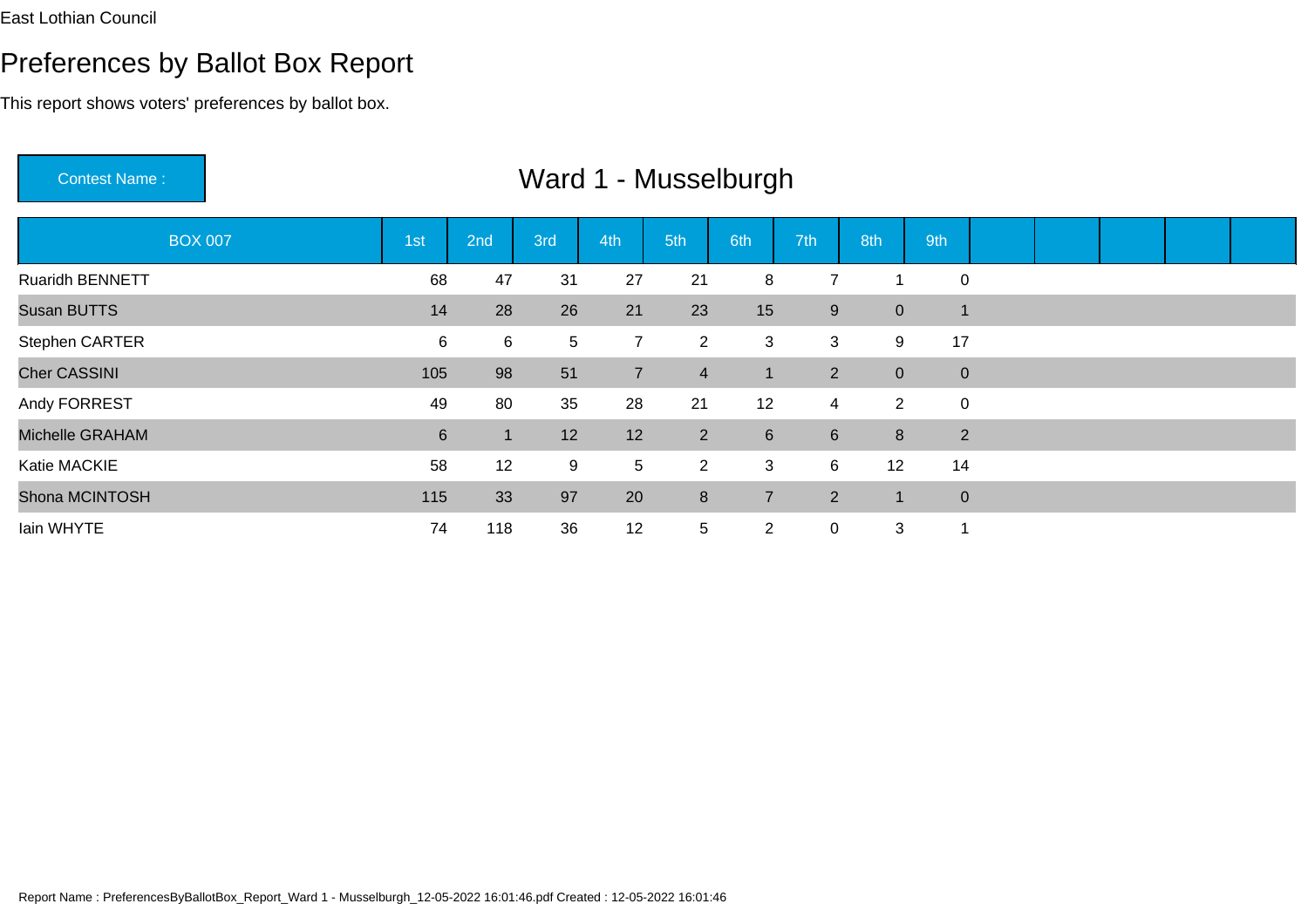#### Preferences by Ballot Box Report

This report shows voters' preferences by ballot box.

BOX 008 1st 2nd 3rd 4th 5th 6th 7th 8th 9th Ruaridh BENNETT <sup>21</sup> <sup>30</sup> <sup>18</sup> <sup>9</sup> <sup>13</sup> <sup>6</sup> <sup>3</sup> <sup>4</sup> <sup>1</sup> Susan BUTTS <sup>6</sup> <sup>18</sup> <sup>15</sup> <sup>20</sup> <sup>8</sup> <sup>17</sup> <sup>4</sup> <sup>0</sup> <sup>0</sup> Stephen CARTERR<br>
13 4 4 2 3 4 9 1 5 3 13 Cher CASSINI1 67 <sup>26</sup> <sup>7</sup> <sup>3</sup> <sup>2</sup> <sup>2</sup> <sup>3</sup> <sup>3</sup> <sup>0</sup> Andy FORREST <sup>37</sup> <sup>28</sup> <sup>19</sup> <sup>8</sup> <sup>10</sup> <sup>9</sup> <sup>1</sup> <sup>4</sup> <sup>3</sup> Michelle GRAHAM <sup>2</sup> <sup>0</sup> <sup>6</sup> <sup>14</sup> <sup>0</sup> <sup>3</sup> <sup>9</sup> <sup>7</sup> <sup>2</sup> Katie MACKIEE 22 12 6 3 1 1 7 8 9 Shona MCINTOSHH 36 6 53 9 2 3 0 0 1 Iain WHYTEE 16 58 16 7 3 0 2 2 2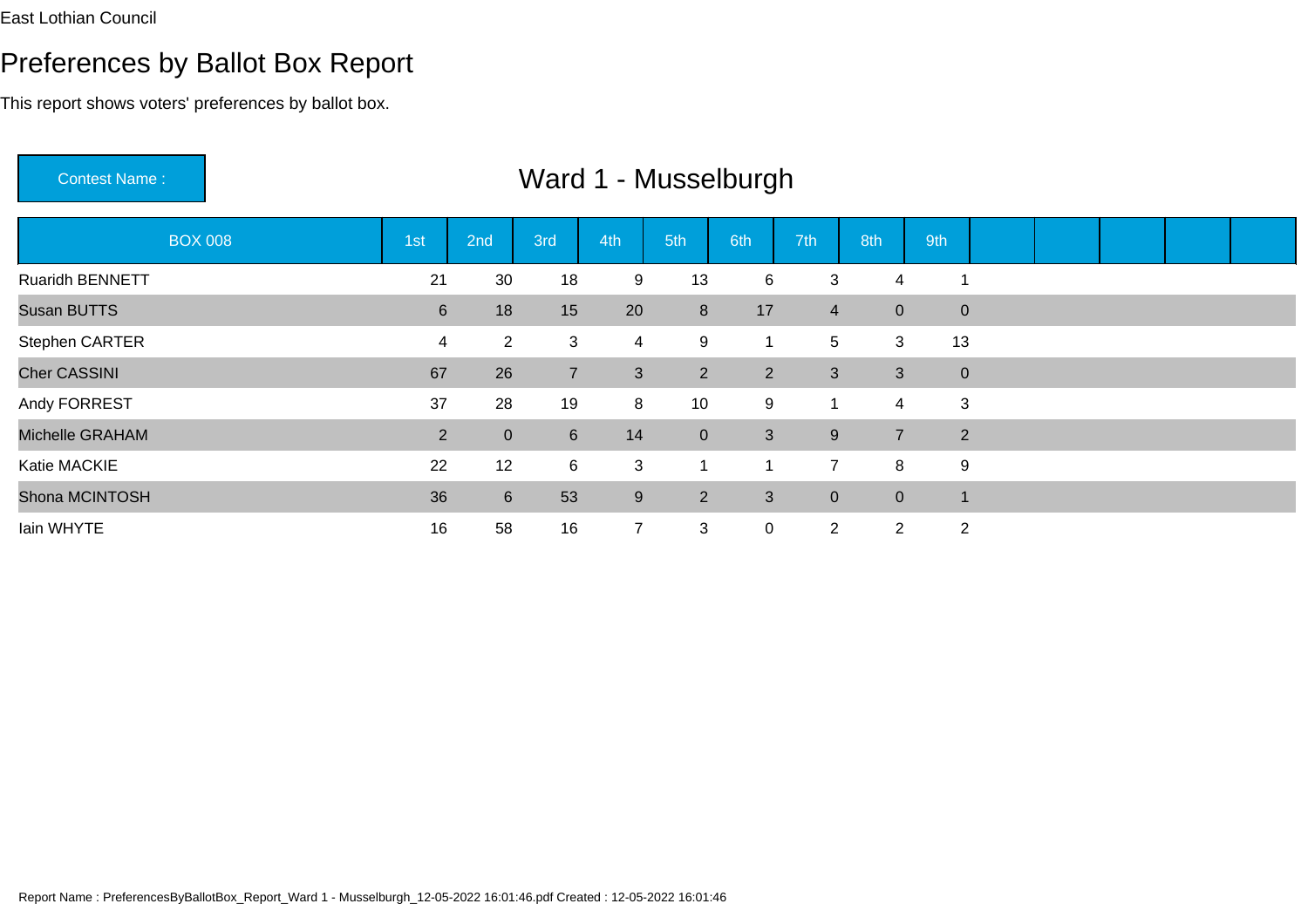#### Preferences by Ballot Box Report

This report shows voters' preferences by ballot box.

 Ward 1 - MusselburghBOX 009 1st 2nd 3rd 4th 5th 6th 7th 8th 9th Ruaridh BENNETTT 35 40 23 15 17 8 3 0 0 Susan BUTTS5 29 29 24 21 9 12 4 0 0 Stephen CARTER <sup>7</sup> <sup>4</sup> <sup>2</sup> <sup>5</sup> <sup>1</sup> <sup>2</sup> <sup>3</sup> <sup>10</sup> <sup>10</sup> Cher CASSINI1 82 and 2014 12:00 and 2014 12:00 and 2014 12:00 and 2014 12:00 and 2014 12:00 and 2014 12:00 and 20 2 42 15 7 2 1 0 0 0 Andy FORRESTT 1 26 41 27 20 13 8 7 1 0 Michelle GRAHAM <sup>2</sup> <sup>5</sup> <sup>10</sup> <sup>17</sup> <sup>5</sup> <sup>2</sup> <sup>10</sup> <sup>5</sup> <sup>0</sup> Katie MACKIE <sup>35</sup> <sup>10</sup> <sup>9</sup> <sup>4</sup> <sup>3</sup> <sup>0</sup> <sup>1</sup> <sup>10</sup> <sup>14</sup> Shona MCINTOSH <sup>70</sup> <sup>14</sup> <sup>66</sup> <sup>13</sup> <sup>3</sup> <sup>3</sup> <sup>1</sup> <sup>0</sup> <sup>1</sup> Iain WHYTEE 19 81 31 7 2 1 1 1 0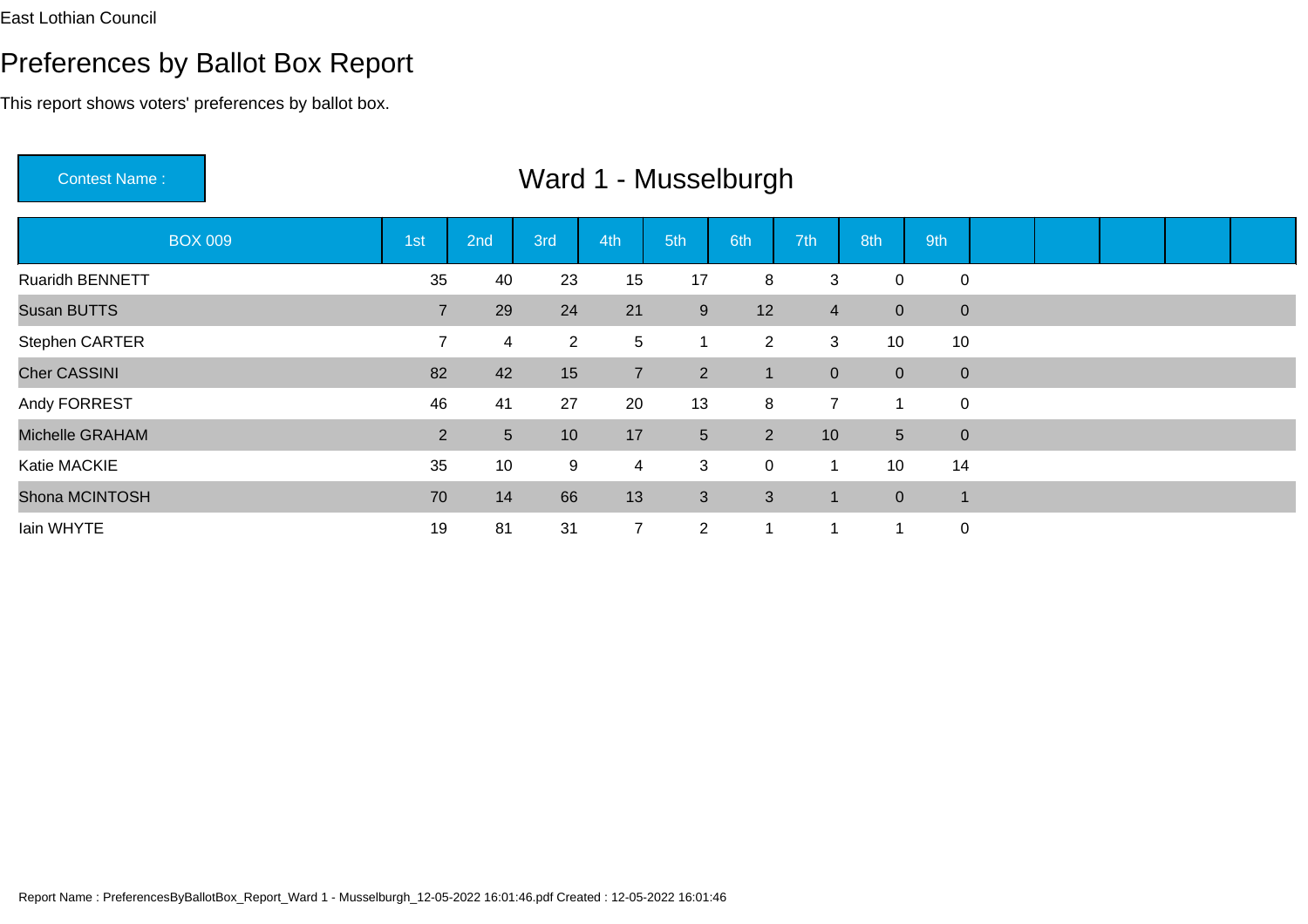#### Preferences by Ballot Box Report

This report shows voters' preferences by ballot box.

 Ward 1 - MusselburghBOX 010 1st 2nd 3rd 4th 5th 6th 7th 8th 9th Ruaridh BENNETTT 1 26 51 29 20 13 2 3 3 1 Susan BUTTS5 5 5 5 5 5 5 5 6 7  $\frac{12}{12}$  20 42 25 6 13 2 1 1 Stephen CARTER <sup>5</sup> <sup>7</sup> <sup>8</sup> <sup>7</sup> <sup>4</sup> <sup>1</sup> <sup>7</sup> <sup>3</sup> <sup>11</sup> Cher CASSINI 79 <sup>34</sup> <sup>20</sup> <sup>6</sup> <sup>4</sup> <sup>1</sup> <sup>3</sup> <sup>4</sup> <sup>0</sup> Andy FORREST <sup>55</sup> <sup>50</sup> <sup>23</sup> <sup>19</sup> <sup>10</sup> <sup>11</sup> <sup>2</sup> <sup>2</sup> <sup>2</sup> Michelle GRAHAMM 3 3 5 3 4 9 4 6 5 1 Katie MACKIE <sup>45</sup> <sup>14</sup> <sup>20</sup> <sup>6</sup> <sup>2</sup> <sup>1</sup> <sup>6</sup> <sup>7</sup> <sup>5</sup> Shona MCINTOSH <sup>41</sup> <sup>22</sup> <sup>61</sup> <sup>11</sup> <sup>4</sup> <sup>5</sup> <sup>1</sup> <sup>1</sup> <sup>0</sup> Iain WHYTE<sup>26</sup> <sup>69</sup> <sup>22</sup> <sup>6</sup> <sup>7</sup> <sup>4</sup> <sup>0</sup> <sup>2</sup> <sup>5</sup>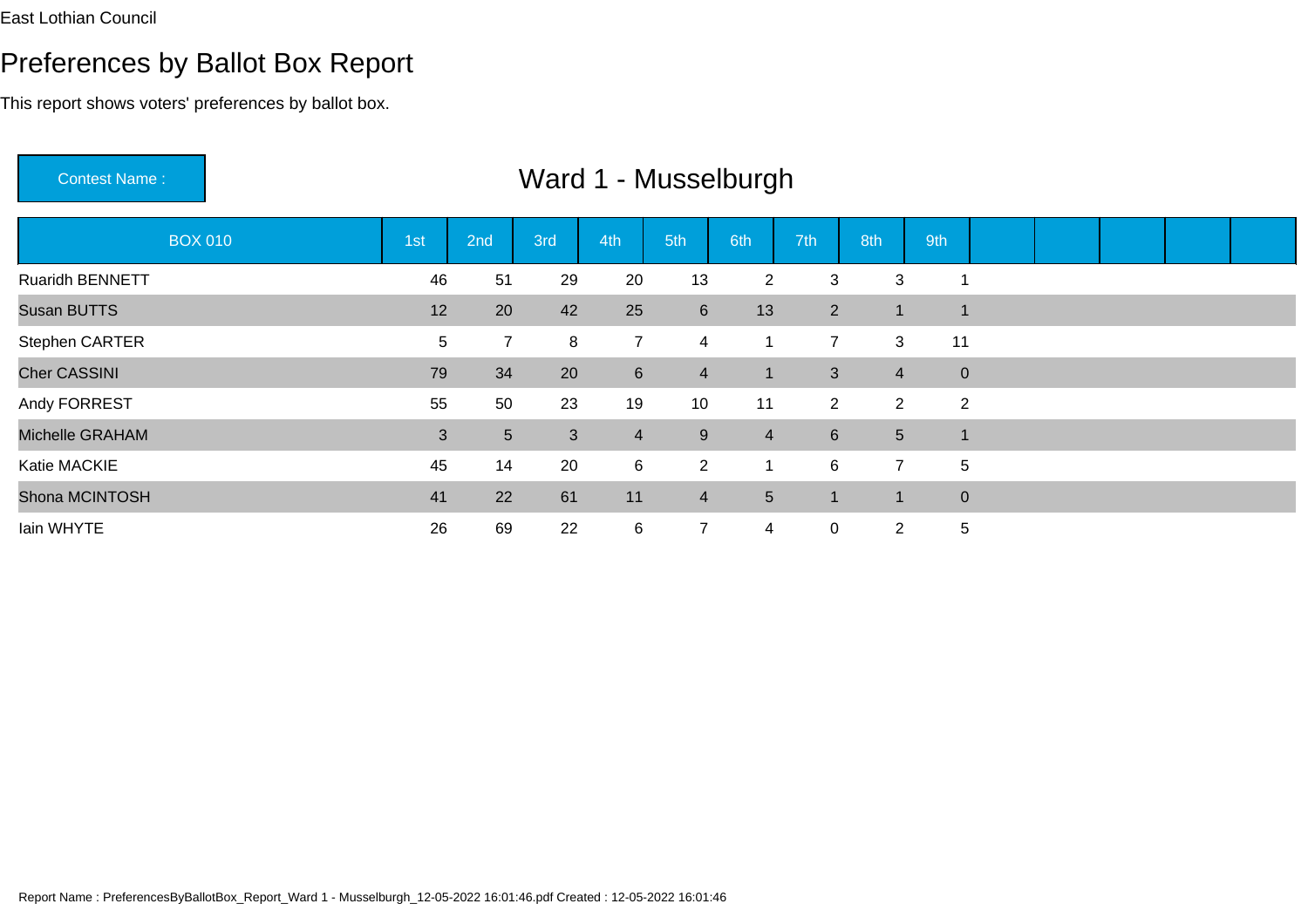This report shows voters' preferences by ballot box.

Contest Name : Ward 1 - MusselburghBOX 011 1st 2nd 3rd 4th 5th 6th 7th 8th 9th Ruaridh BENNETT <sup>39</sup> <sup>48</sup> <sup>15</sup> <sup>19</sup> <sup>14</sup> <sup>6</sup> <sup>5</sup> <sup>2</sup> <sup>0</sup> Susan BUTTS <sup>11</sup> <sup>11</sup> <sup>25</sup> <sup>21</sup> <sup>8</sup> <sup>14</sup> <sup>5</sup> <sup>2</sup> <sup>1</sup> Stephen CARTERR<br>
2 3 3 6 7 5 6 3 5 9 Cher CASSINI 85 <sup>40</sup> <sup>20</sup> <sup>6</sup> <sup>1</sup> <sup>2</sup> <sup>0</sup> <sup>4</sup> <sup>2</sup> Andy FORRESTT 12 5 6 3 1 Michelle GRAHAMM 1 4 9 14 3 5 9 4 2 Katie MACKIEE 32 6 8 3 2 3 3 9 13 Shona MCINTOSH <sup>51</sup> <sup>28</sup> <sup>60</sup> <sup>9</sup> <sup>9</sup> <sup>2</sup> <sup>1</sup> <sup>1</sup> <sup>0</sup> Iain WHYTEE 24 75 30 8 3 1 1 2 4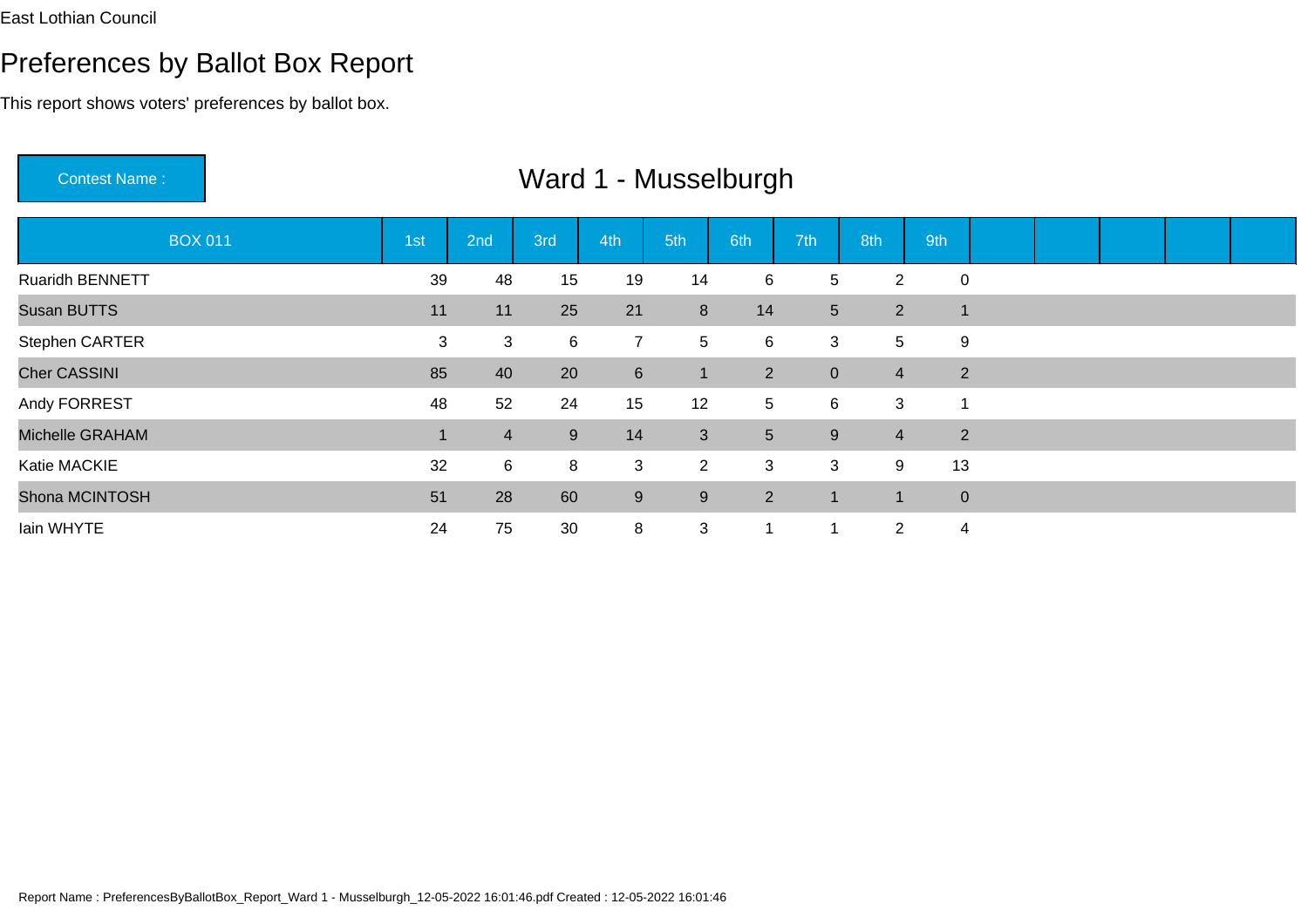This report shows voters' preferences by ballot box.

Contest Name :

| <b>BOX 012</b>         | 1 <sub>st</sub> | 2nd            | 3rd   | 4th             | 5th            | 6th            | 7th             | 8th            | 9th            |   |  |  |
|------------------------|-----------------|----------------|-------|-----------------|----------------|----------------|-----------------|----------------|----------------|---|--|--|
| <b>Ruaridh BENNETT</b> | 24              | 39             | 23    | 18              | 9              | 6              |                 |                | $\mathbf 0$    |   |  |  |
| Susan BUTTS            | 5 <sup>5</sup>  | 23             | $9\,$ | 16              | $\overline{4}$ | 3              | $6\phantom{1}$  | $\overline{2}$ | $\overline{0}$ |   |  |  |
| Stephen CARTER         | 6               | 1              | 5     | 3               | $\overline{2}$ | 5              |                 | 5              |                | 6 |  |  |
| <b>Cher CASSINI</b>    | 79              | 38             | 16    | 3               | 2 <sup>1</sup> |                | $2^{\circ}$     |                | $\overline{0}$ |   |  |  |
| Andy FORREST           | 49              | 30             | 15    | 11              | 10             | 6              | $\overline{2}$  |                | -1             |   |  |  |
| Michelle GRAHAM        | $\overline{7}$  | $\overline{4}$ | 10    | $8\phantom{1}$  | $\mathbf{3}$   | $\overline{4}$ | $5\overline{)}$ | $\mathbf{3}$   | $\overline{2}$ |   |  |  |
| Katie MACKIE           | 18              | 6              | 5     | $\overline{4}$  | $\overline{2}$ | $\overline{2}$ | -1              | 4              | $\overline{7}$ |   |  |  |
| Shona MCINTOSH         | 21              | 19             | 62    | 10 <sup>°</sup> | $\overline{7}$ |                | -1              | 1              | $\overline{0}$ |   |  |  |
| lain WHYTE             | 32              | 70             | 24    | 11              | $\overline{0}$ |                |                 |                | 1              |   |  |  |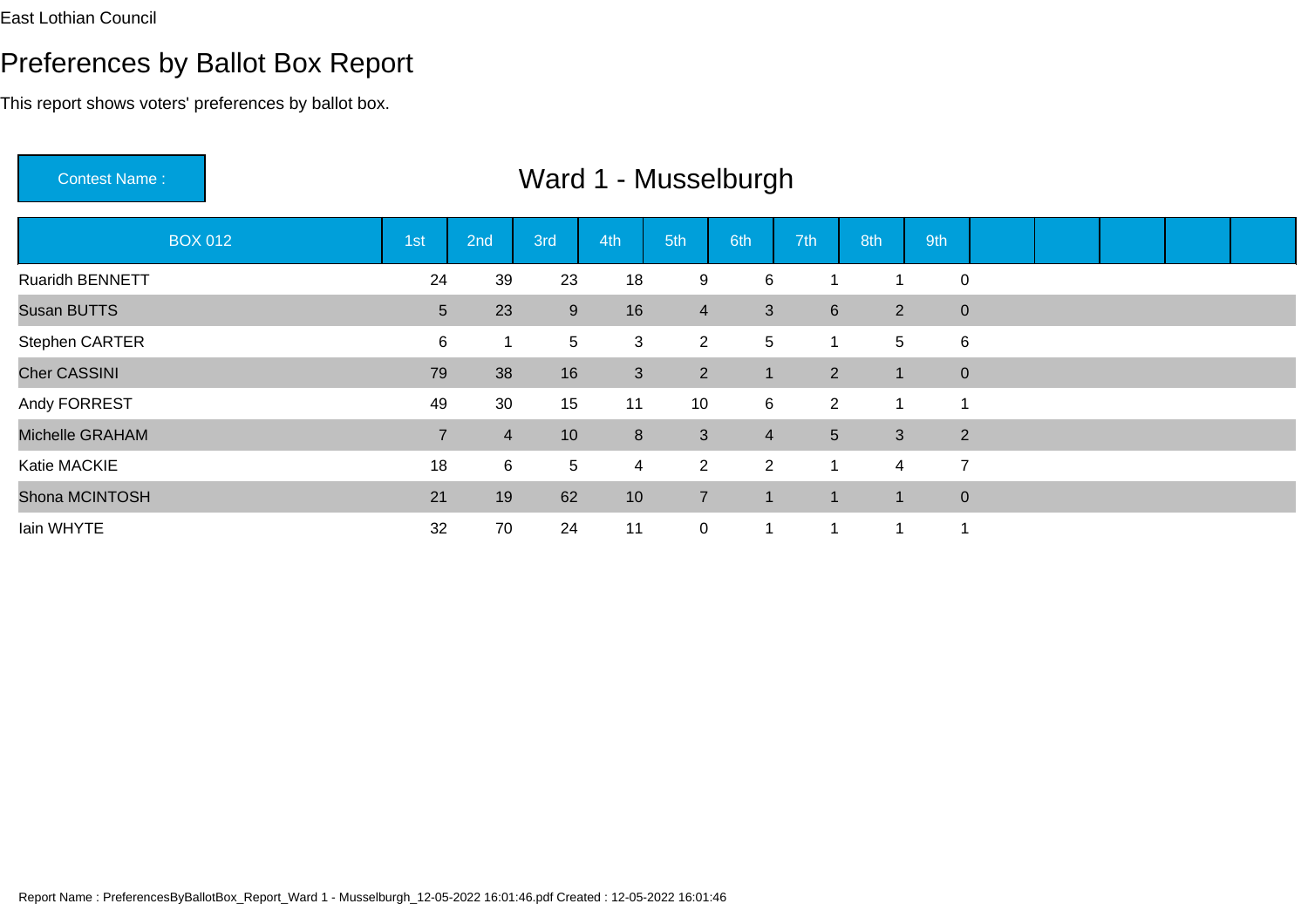#### Preferences by Ballot Box Report

This report shows voters' preferences by ballot box.

 Ward 1 - MusselburghBOX 013 1st 2nd 3rd 4th 5th 6th 7th 8th 9th Ruaridh BENNETT <sup>20</sup> <sup>36</sup> <sup>19</sup> <sup>17</sup> <sup>5</sup> <sup>4</sup> <sup>2</sup> <sup>3</sup> <sup>0</sup> Susan BUTTS5 7 16 19 6 12 2 0 0<br>5 7 16 19 6 12 2 0 0 Stephen CARTERR<br>
1 4 7 9 6 0 2 4 5 Cher CASSINI1 81 and 2012 12:00 to 10:00 percent and 20:00 percent and 20:00 percent and 20:00 percent and 20:00 percent a <sup>33</sup> <sup>8</sup> <sup>3</sup> <sup>3</sup> <sup>1</sup> <sup>1</sup> <sup>2</sup> <sup>0</sup> Andy FORRESTT 12 25 18 5 12 2 1 0 1 Michelle GRAHAMM 4 4 11 10 5 5 4 2 0 Katie MACKIEE 26 3 7 6 1 2 2 4 6 Shona MCINTOSHH 26 15 49 6 7 0 4 1 0 Iain WHYTEE 21 75 23 5 2 1 0 1 3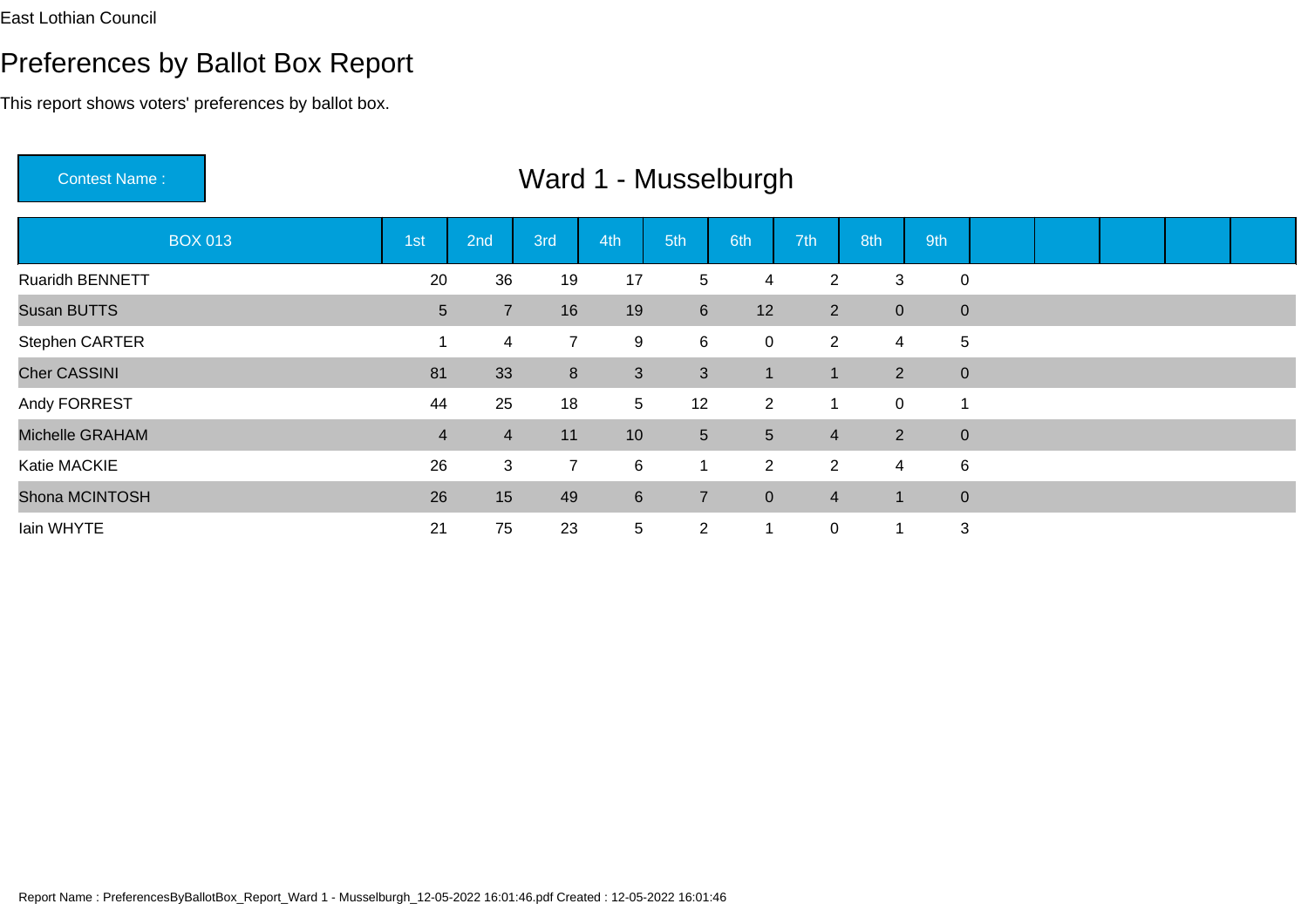This report shows voters' preferences by ballot box.

Contest Name :Ward 1 - Musselburgh

| <b>BOX 014</b>      | 1st              | 2nd            | 3rd            | 4th             | 5th              | 6th              | 7th            | 8th            | 9th            |  |  |  |
|---------------------|------------------|----------------|----------------|-----------------|------------------|------------------|----------------|----------------|----------------|--|--|--|
| Ruaridh BENNETT     | 31               | 43             | 23             | 12              | 6                | 8                | 6              | 0              | $\mathbf 0$    |  |  |  |
| <b>Susan BUTTS</b>  | $6 \overline{6}$ | 24             | 15             | 22              | 12               | 9                | 3              | 2              | $\overline{1}$ |  |  |  |
| Stephen CARTER      | 5                | 4              | 11             | 8               | 6                | 1                | $\overline{7}$ | 9              | 6              |  |  |  |
| <b>Cher CASSINI</b> | 73               | 36             | 17             | 3 <sup>2</sup>  | $5\overline{)}$  | 3                | $2^{\circ}$    | 1              | 2              |  |  |  |
| Andy FORREST        | 57               | 42             | 20             | 16              | 9                | 8                | $\overline{2}$ | $\overline{2}$ | $\mathbf 0$    |  |  |  |
| Michelle GRAHAM     | $\overline{2}$   | $\overline{4}$ | $6\phantom{1}$ | $6\phantom{1}$  | $6 \overline{6}$ | $6 \overline{6}$ | 8              | $6\phantom{1}$ | $\overline{1}$ |  |  |  |
| Katie MACKIE        | 32               | $\overline{7}$ | 11             | 3               | 0                | $\overline{2}$   |                | 8              | 17             |  |  |  |
| Shona MCINTOSH      | 23               | 18             | 52             | 10 <sup>°</sup> | $\overline{7}$   | 3                |                | 3              | 2              |  |  |  |
| Iain WHYTE          | 31               | 64             | 28             | 9               | $\overline{2}$   |                  | 4              | $\overline{2}$ |                |  |  |  |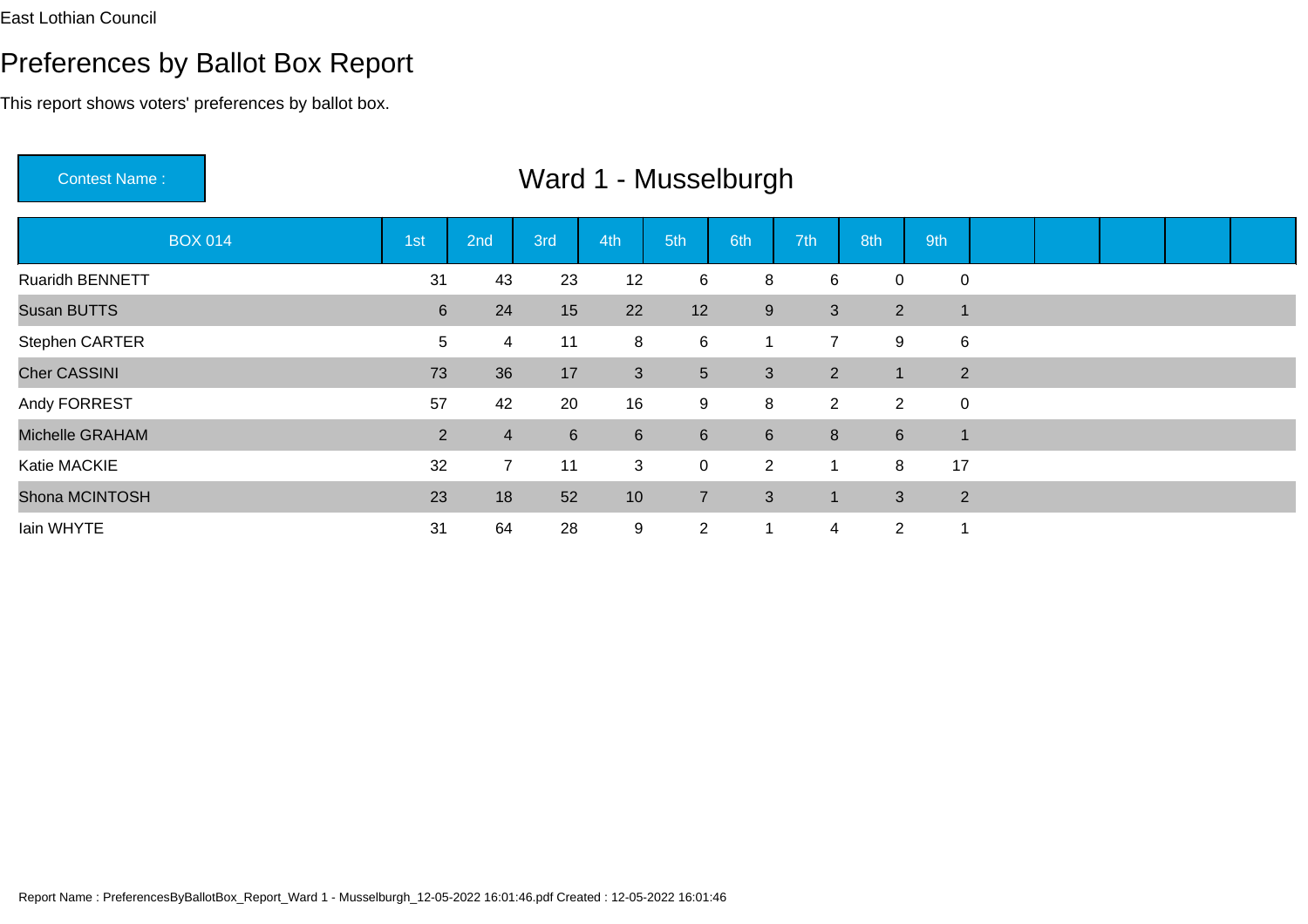This report shows voters' preferences by ballot box.

Contest Name : Ward 1 - MusselburghPVM001 1st 2nd 3rd 4th 5th 6th 7th 8th 9th Ruaridh BENNETT <sup>114</sup> <sup>109</sup> <sup>50</sup> <sup>29</sup> <sup>15</sup> <sup>9</sup> <sup>6</sup> <sup>0</sup> <sup>0</sup> Susan BUTTS5 54 41 45 54 44 21 12 3 0 1 Stephen CARTER <sup>6</sup> <sup>8</sup> <sup>16</sup> <sup>9</sup> <sup>16</sup> <sup>4</sup> <sup>6</sup> <sup>10</sup> <sup>12</sup> Cher CASSINI129 - Paul Barbara, poeta estadounidense e a 119 <sup>86</sup> <sup>29</sup> <sup>18</sup> <sup>2</sup> <sup>7</sup> <sup>6</sup> <sup>2</sup> <sup>1</sup> Andy FORRESTT 105 128 52 23 14 8 4 1 2 Michelle GRAHAMM 2 4 21 15 2 6 11 9 12 Katie MACKIE <sup>126</sup> <sup>19</sup> <sup>32</sup> <sup>11</sup> <sup>4</sup> <sup>1</sup> <sup>5</sup> <sup>15</sup> <sup>12</sup> Shona MCINTOSH <sup>49</sup> <sup>34</sup> <sup>87</sup> <sup>23</sup> <sup>8</sup> <sup>10</sup> <sup>6</sup> <sup>5</sup> <sup>4</sup> Iain WHYTE<sup>80</sup> <sup>105</sup> <sup>38</sup> <sup>15</sup> <sup>6</sup> <sup>2</sup> <sup>5</sup> <sup>7</sup> <sup>3</sup>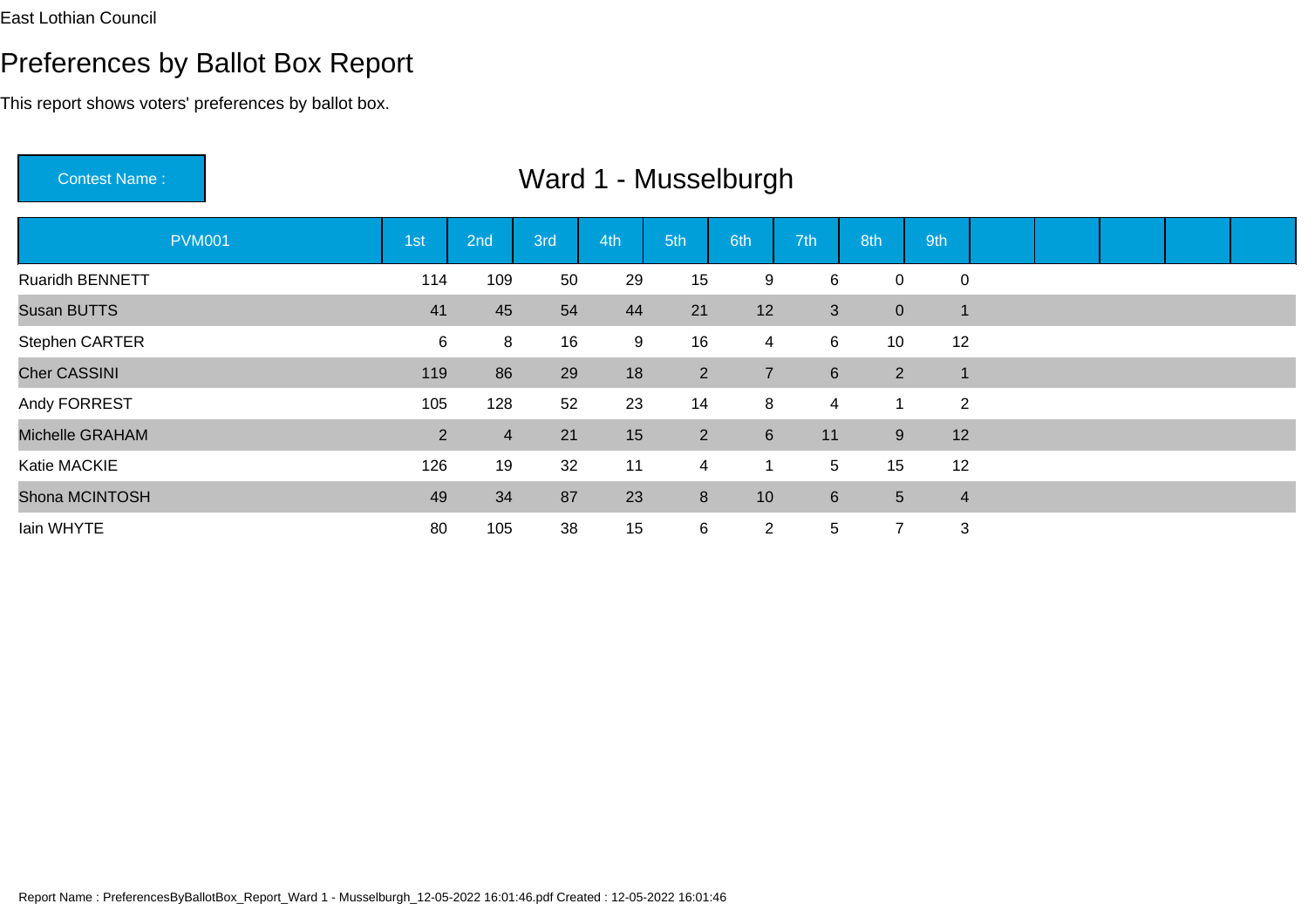This report shows voters' preferences by ballot box.

Contest Name : Ward 1 - MusselburghPVM002 1st 2nd 3rd 4th 5th 6th 7th 8th 9th Ruaridh BENNETTT 108 100 57 31 23 5 8 0 3 Susan BUTTSS 35 40 71 45 14 18 7 4 1 Stephen CARTER <sup>5</sup> <sup>10</sup> <sup>15</sup> <sup>6</sup> <sup>13</sup> <sup>15</sup> <sup>5</sup> <sup>12</sup> <sup>15</sup> Cher CASSINI 99 <sup>92</sup> <sup>39</sup> <sup>22</sup> <sup>6</sup> <sup>4</sup> <sup>9</sup> <sup>7</sup> <sup>0</sup> Andy FORREST <sup>88</sup> <sup>127</sup> <sup>67</sup> <sup>30</sup> <sup>19</sup> <sup>15</sup> <sup>2</sup> <sup>5</sup> <sup>0</sup> Michelle GRAHAM <sup>12</sup> <sup>6</sup> <sup>14</sup> <sup>14</sup> <sup>5</sup> <sup>5</sup> <sup>19</sup> <sup>8</sup> <sup>15</sup> Katie MACKIE <sup>84</sup> <sup>14</sup> <sup>23</sup> <sup>16</sup> <sup>4</sup> <sup>5</sup> <sup>4</sup> <sup>14</sup> <sup>17</sup> Shona MCINTOSH <sup>77</sup> <sup>54</sup> <sup>95</sup> <sup>31</sup> <sup>13</sup> <sup>8</sup> <sup>8</sup> <sup>2</sup> <sup>1</sup> Iain WHYTE<sup>78</sup> <sup>93</sup> <sup>53</sup> <sup>15</sup> <sup>10</sup> <sup>5</sup> <sup>2</sup> <sup>10</sup> <sup>7</sup>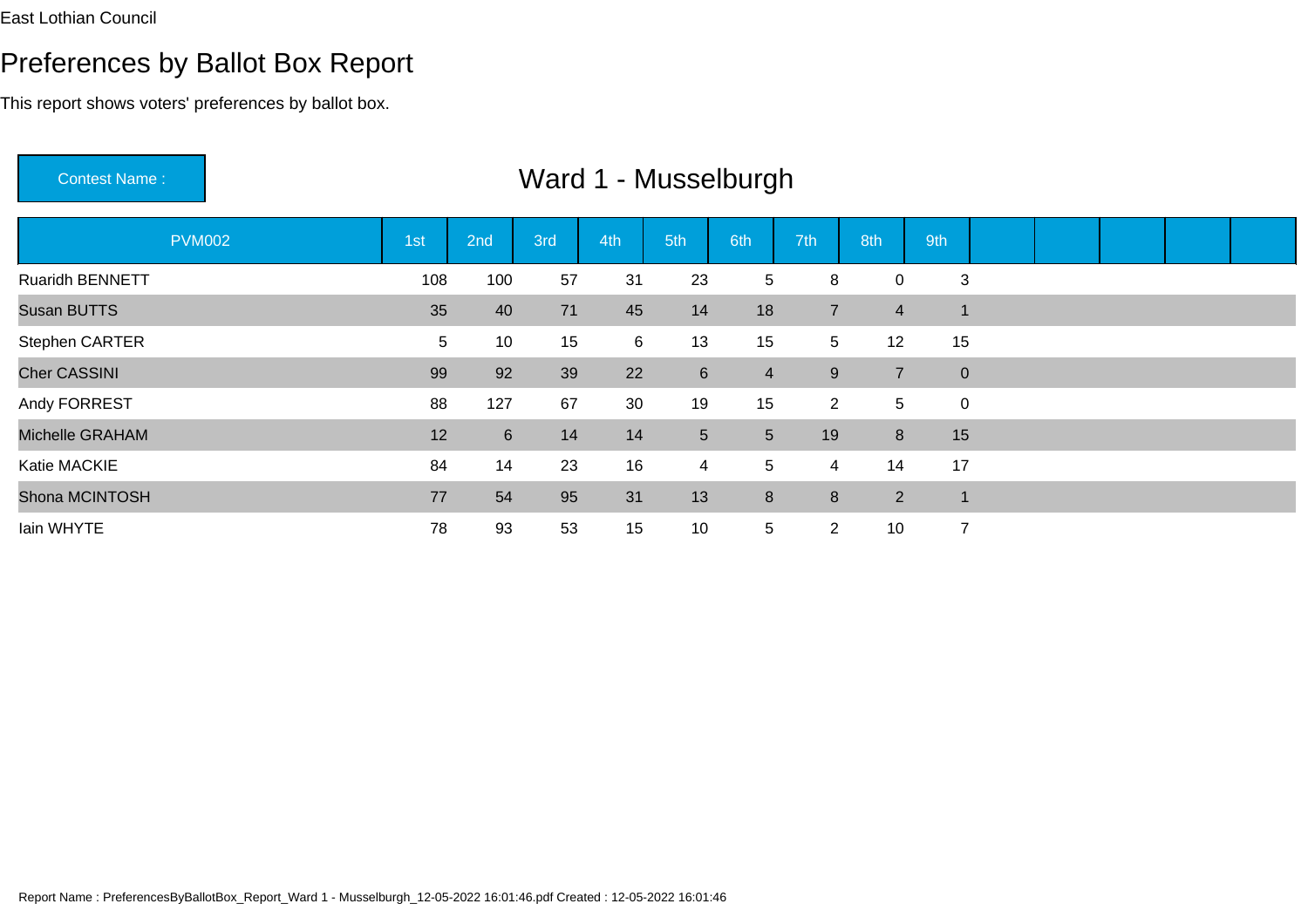This report shows voters' preferences by ballot box.

Contest Name : Ward 1 - MusselburghPVM003 1st 2nd 3rd 4th 5th 6th 7th 8th 9th Ruaridh BENNETT <sup>102</sup> <sup>118</sup> <sup>49</sup> <sup>49</sup> <sup>10</sup> <sup>4</sup> <sup>6</sup> <sup>1</sup> <sup>0</sup> Susan BUTTS5 59 73 46 13 13 1 1 0 Stephen CARTER <sup>4</sup> <sup>11</sup> <sup>28</sup> <sup>9</sup> <sup>19</sup> <sup>9</sup> <sup>9</sup> <sup>4</sup> <sup>5</sup> Cher CASSINI 104 <sup>86</sup> <sup>33</sup> <sup>13</sup> <sup>5</sup> <sup>6</sup> <sup>9</sup> <sup>6</sup> <sup>5</sup> Andy FORREST <sup>116</sup> <sup>126</sup> <sup>65</sup> <sup>25</sup> <sup>19</sup> <sup>9</sup> <sup>1</sup> <sup>1</sup> <sup>2</sup> Michelle GRAHAMM<br>2 16 16 17 18 19 19 19 19 19 19 19 19 19 19 19 10 Katie MACKIE <sup>130</sup> <sup>23</sup> <sup>20</sup> <sup>13</sup> <sup>3</sup> <sup>3</sup> <sup>6</sup> <sup>8</sup> <sup>11</sup> Shona MCINTOSH <sup>53</sup> <sup>33</sup> <sup>93</sup> <sup>20</sup> <sup>16</sup> <sup>5</sup> <sup>5</sup> <sup>5</sup> <sup>4</sup> Iain WHYTE<sup>73</sup> <sup>91</sup> <sup>34</sup> <sup>14</sup> <sup>4</sup> <sup>6</sup> <sup>5</sup> <sup>14</sup> <sup>5</sup>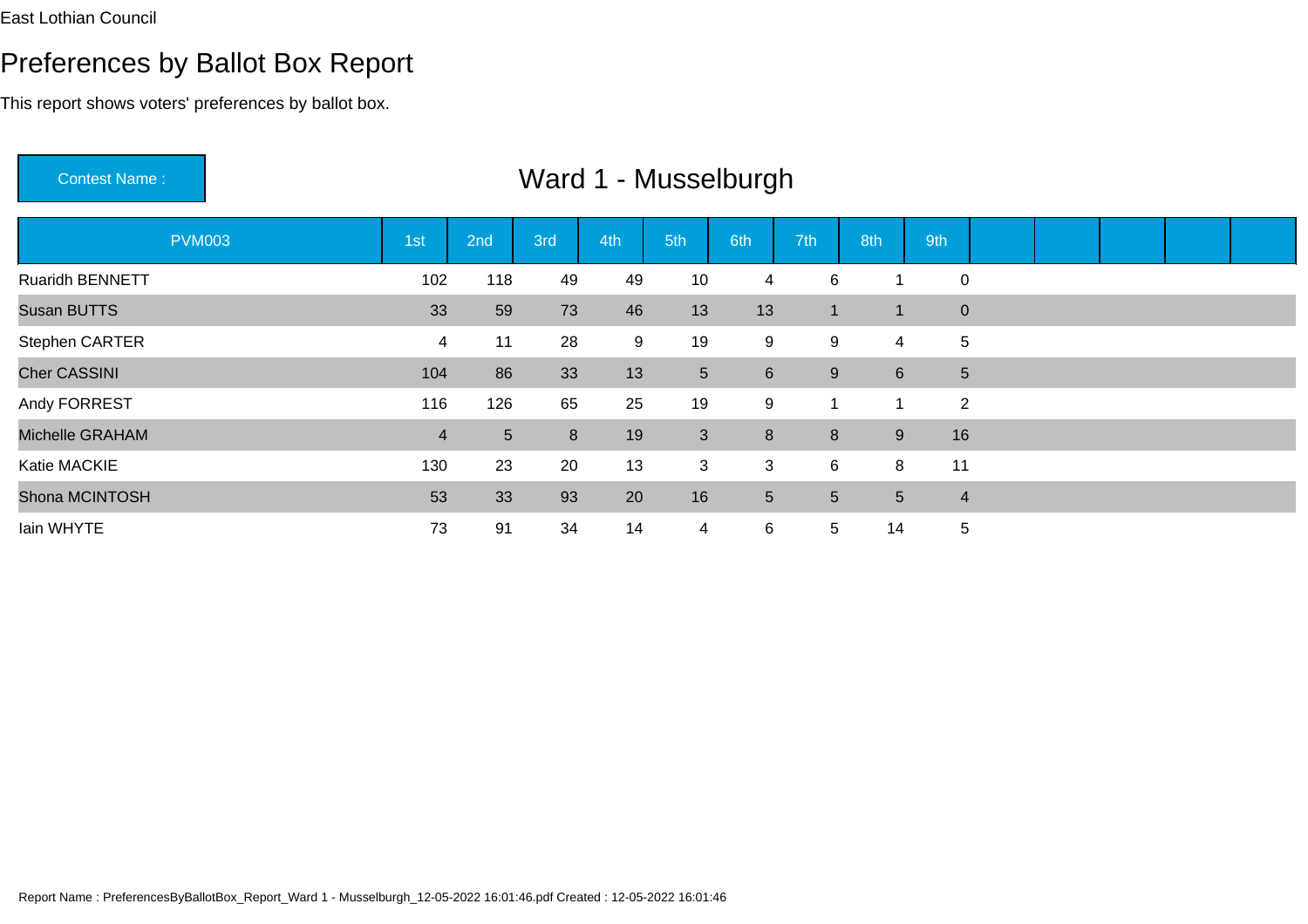This report shows voters' preferences by ballot box.

Contest Name :PVM004 1st 2nd 3rd 4th 5th 6th 7th 8th 9th Ruaridh BENNETTT 100 93 50 33 23 7 5 4 0 Susan BUTTS29 53 75 36 18 18 6 0 1 Stephen CARTER <sup>3</sup> <sup>8</sup> <sup>17</sup> <sup>12</sup> <sup>17</sup> <sup>8</sup> <sup>5</sup> <sup>14</sup> <sup>10</sup> Cher CASSINI $1$  <sup>103</sup> <sup>33</sup> <sup>14</sup> <sup>9</sup> <sup>8</sup> <sup>3</sup> <sup>5</sup> <sup>3</sup> Andy FORREST <sup>112</sup> <sup>127</sup> <sup>42</sup> <sup>35</sup> <sup>11</sup> <sup>13</sup> <sup>9</sup> <sup>3</sup> <sup>0</sup> Michelle GRAHAM13 2 21 11 6 9 10 10 11 Katie MACKIE <sup>125</sup> <sup>22</sup> <sup>16</sup> <sup>7</sup> <sup>8</sup> <sup>2</sup> <sup>7</sup> <sup>11</sup> <sup>23</sup> Shona MCINTOSH <sup>48</sup> <sup>24</sup> <sup>96</sup> <sup>24</sup> <sup>9</sup> <sup>7</sup> <sup>10</sup> <sup>5</sup> <sup>2</sup> Iain WHYTE<sup>84</sup> <sup>106</sup> <sup>50</sup> <sup>11</sup> <sup>5</sup> <sup>4</sup> <sup>6</sup> <sup>5</sup> <sup>5</sup>